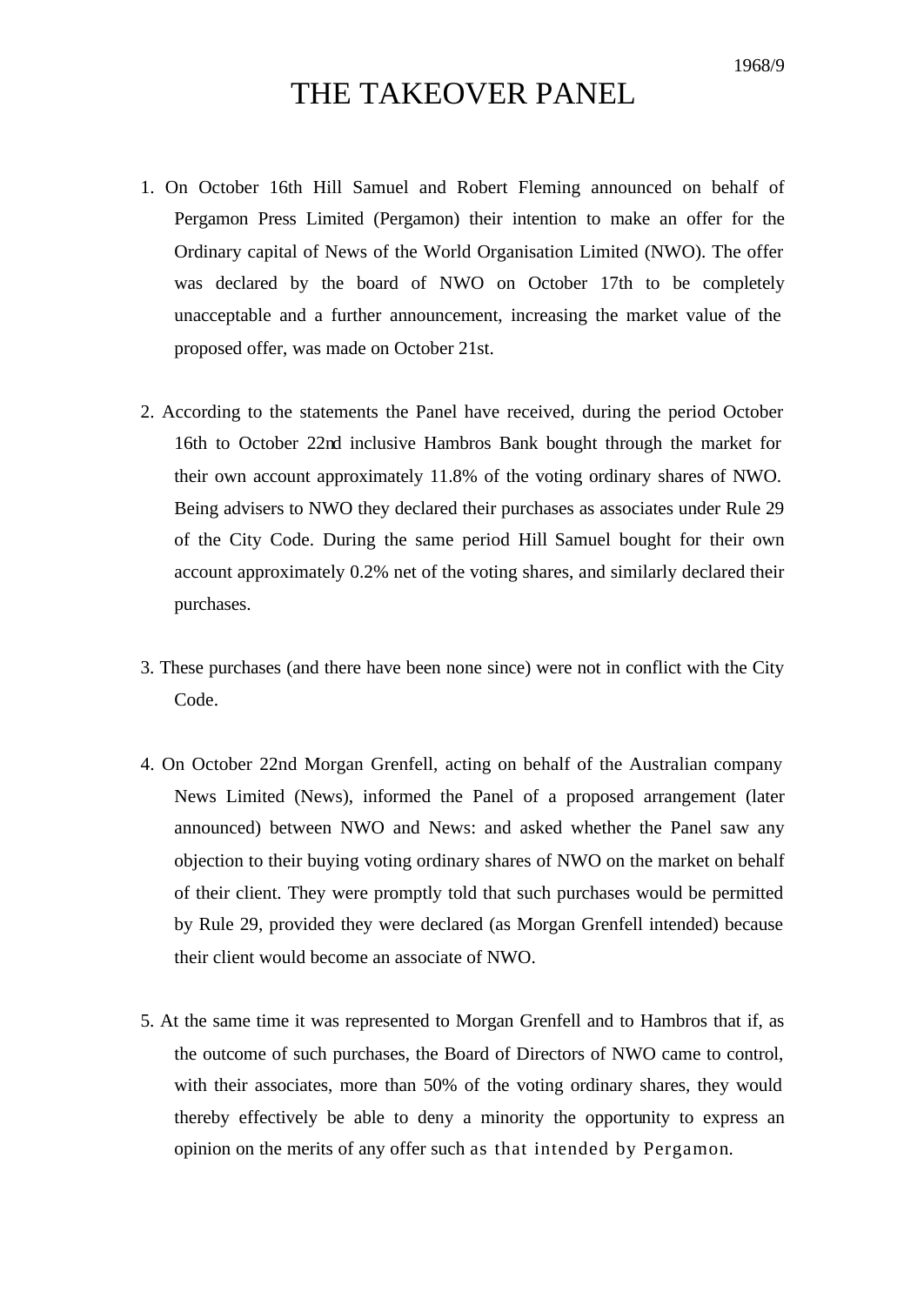In that event it would be necessary to show that the interests of shareholders generally would not be prejudiced by the proposed alternative.

- 6. Morgan Grenfell then bought through the market and declared approximately 3.5% of the voting ordinary shares. These purchases (and there have been none since) were not in conflict with the City Code, nor did they bring the percentage held by the Board of Directors of NWO and their associates above 50%.
- 7. At this point, in view of the fact that the formal offer by Pergamon had not yet been issued and the uncertainty when details of the proposed arrangement between NWO and News would be available, the Panel asked the parties on the morning of 24th October to refrain from dealing in NWO shares; which they did. Later the same day the Council of the Stock Exchange, at the request of the Panel, suspended dealings in the shares "pending the issue of proposals from both parties which would enable the shareholders to make a judgment on the merits of each party's case".
- 8. Subsequent to the suspension of dealings Hambros issued an announcement by the Board of NWO that their holdings together with the holdings of the Carr family, News and other associates represented more than 51% of the total voting share capital of NWO. Hambros supplied to the Panel an analysis of this 51%, showing that it included, in addition to the shares purchased by associates and referred to above, the shares of other holders who had promised firm support (not solicited by Hambros) for the Board in their opposition to the proposed offer by Pergamon.
- 9. At this point, therefore, before the issue of a formal offer by Pergamon, there was on record a majority likely to oppose it: so that a minority could find themselves denied any opportunity to express an opinion on the merits of any offer such as that intended.